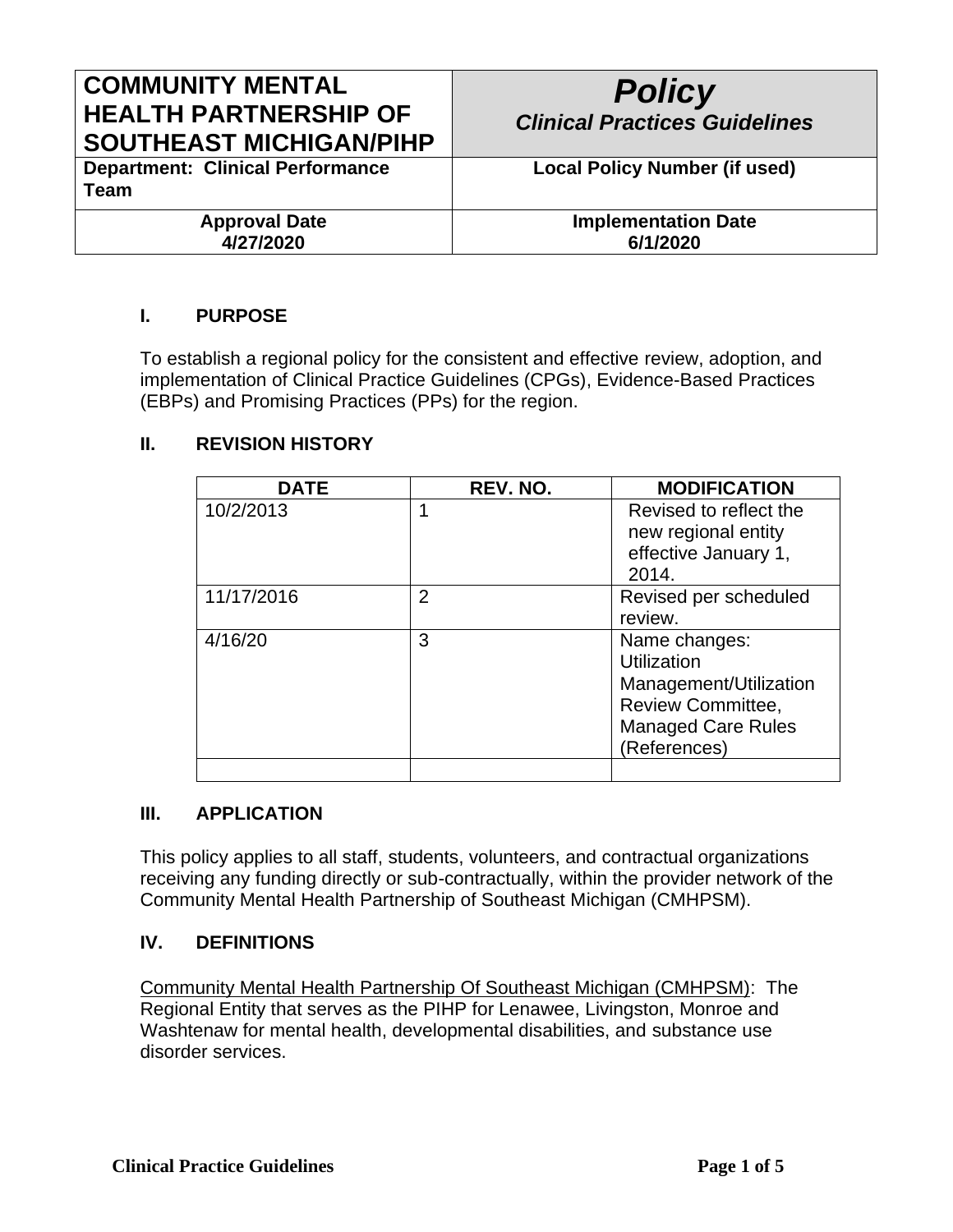Community Mental Health Services Program (CMHSP): A program operated under chapter 2 of the Mental Health Code as a county community mental health agency, a community mental health authority, or a community mental health organization.

Clinical Practice Guidelines (CPG): Systematically developed standardized specifications for care to assist provider and consumer decisions about appropriate health care for specific clinical circumstances. Practice guidelines are typically developed through a formal process and are based on authoritative sources, including clinical literature and expert consensus.

Evidence Based Practices (EBP): A prevention or treatment practice, regimen, or service that is grounded in consistent scientific evidence showing that it improves consumer outcomes in both scientifically controlled and routine care settings. The practice is sufficiently documented through research to permit the assessment of fidelity. This means elements of the practice are standardized, replicable, and effective within a given setting and for particular populations. As a result, the degree of successful implementation of the service can be measured by the use of a fidelity tool that operationally defines the essential elements of the practice.

Fidelity: The degree of exactness with which something is copied or replicated

Promising Practices (PP): A prevention or treatment practice, regimen or service that is supported by a moderate level of evidence for effectiveness. They may be based on quasi-experimental design of weak to moderate vigor. These practices rely on evidence derived from a literature review (i.e., expert opinion).

## **V. Policy**

The Regional Clinical Performance Team (CPT) will be responsible for evaluating, and recommending Clinical Practice Guidelines (CPG's), Evidence Based (EBP's) and Promising (PP's) Practices and developing implementation and monitoring plans upon adoption of CPG's, EBP's or PP's. Any staff member of an affiliate CMHSP or contracted provider may present a CPG, EBP, or PP to the CPT for analysis and consideration.

## **VI. Standards**

Recommended Guidelines and Practices should be:

- Based upon a review of valid and reliable clinical evidence. If they are not evidence-based, the recommended guidelines/practices should represent the consensus of health care professionals. CPT will ensure the review and feedback includes representation from all appropriate health care disciplines.
- Based upon and responsive to the needs of the consumers served by the Community Mental Health Partnership of Southeast Michigan.
- Consistent with the values, mission, and vision of the Community Mental Health Partnership of Southeast Michigan.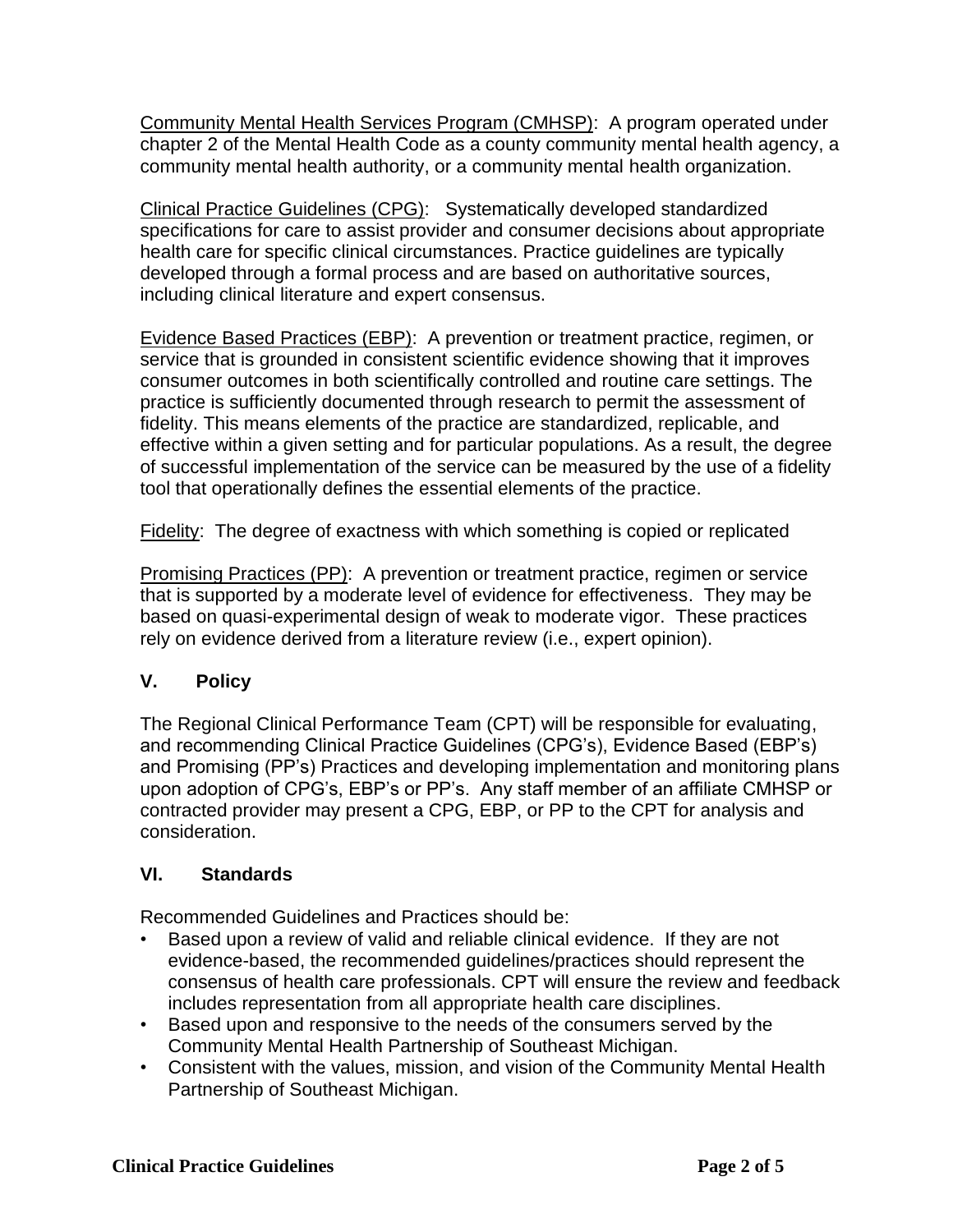- Responsive to the issues of the local CMHSP's.
- Specific with regard to the degree of fidelity with which the practice will be implemented and developed to include a plan for on-going monitoring of fidelity and/or other measures of progress.

If, based on the above factors, the CPT decides to recommend a CPG/EBP/PP for use within the network, a representative of the CPT will present this recommendation to the Regional Operations Committee (ROC). The ROC will decide whether the recommended guidelines/practices:

- Will be adopted
- If adopted, will require regional implementation
- If adopted, will be a local option to implement

Once a guideline/practice is adopted by the ROC, the affiliates will be responsible for developing an implementation plan and disseminating this plan, along with a copy of the guidelines/practices, to contracted providers.

Adopted guidelines/practices should be reevaluated annually by the Clinical Performance Team regarding effectiveness of implementation and maintenance of fidelity, and recommendations made to the ROC to continue, modify, or discontinue the use of the current guidelines/practices.

Copies of guidelines/practices should be made available, upon request, to consumers.

Authorization and utilization decisions should be consistent with the adopted guidelines/practices. The Regional Utilization Management/Utilization Review Committee and the CPT will monitor whether the adopted guidelines/practices are being implemented in an effective manner.

#### **VII. Exhibits**

A. Evidence-Based Practices List

#### **VII. References**

- ➢ MDHHS/PIHP Contract
- ➢ MDHHS/CMHSP Contract
- ➢ Managed Care Rules 42 CFR §438.236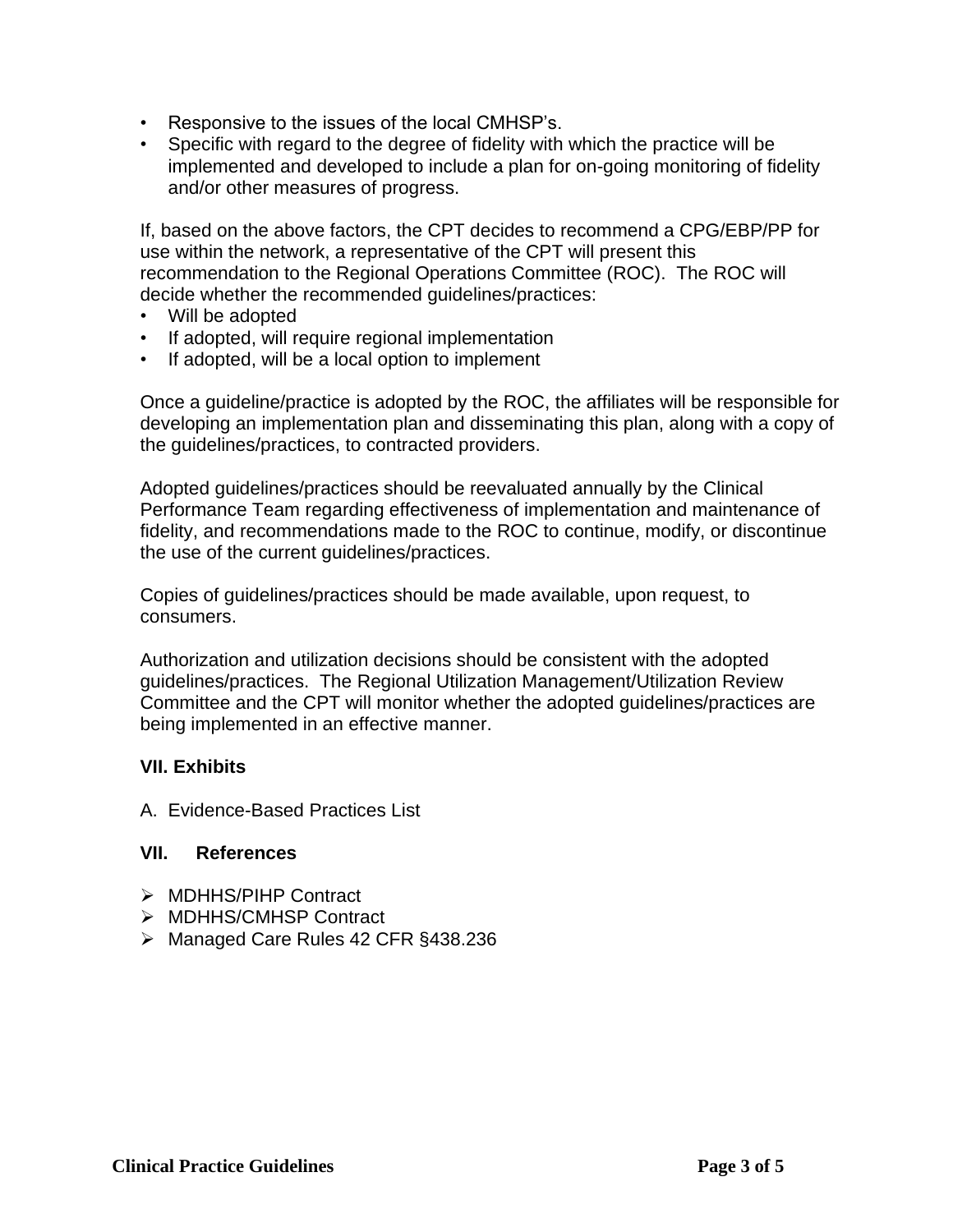Clinical Practice Guidelines Policy: Exhibit A

| COMMUNITY MENTAL HEALTH PARTNERSHIP OF SOUTHEAST MICHIGAN |                |                                 |  |
|-----------------------------------------------------------|----------------|---------------------------------|--|
|                                                           |                |                                 |  |
| <b>PRACTICE</b>                                           | <b>ACRONYM</b> | <b>ENDORSED BY</b>              |  |
| <b>EVIDENCE BASED PRACTICES:</b>                          |                |                                 |  |
| Acceptance and Commitment Therapy                         |                | <b>SAMHSA</b>                   |  |
| <b>Applied Behavioral Analysis</b>                        | ABA            | ImprovingMIpractices.org, MDHHS |  |
| <b>Assertive Community Treatment</b>                      | <b>ACT</b>     | SAMHSA, w/Toolkit, MDHHS        |  |
| Cognitive Behavioral Therapy                              | <b>CBT</b>     | <b>SAMHSA</b>                   |  |
| <b>Dialectical Behavior Therapy</b>                       | DBT            | SAMHSA NREPP, MDHHS             |  |
| <b>Family Psychoeducation</b>                             | <b>FPE</b>     | SAMHSA, w/Toolkit, MDHHS        |  |
| <b>Illness Management and Recovery</b>                    | <b>IMR</b>     | SAMHSA, w/Toolkit               |  |
| <b>Integrated Dual Disorders Treatment</b>                | <b>IDDT</b>    | SAMHSA, w/Toolkit, MDHHS        |  |
| <b>Moral Reconation Therapy</b>                           | <b>MRT</b>     | <b>SAMHSA NREPP</b>             |  |
| Motivational Interviewing                                 | M.I.           | SAMHSA NREPP, MDHHS             |  |
| <b>Supported Employment</b>                               | <b>SE</b>      | SAMHSA, w/Toolkit, MDHHS        |  |
| Parenting Through Change (PMTO Group)                     | <b>PTC</b>     | SAMHSA, MDHHS                   |  |
| Parent Management Training - Oregon Model                 | <b>PMTO</b>    | SAMHSA, MDHHS                   |  |
| Trauma-Focused Cognitive Behavioral Therapy               | <b>TFCBT</b>   | SAMHSA NREPP, MDHHS             |  |
| Trauma-Specific Services - Seeking Safety                 | <b>SS</b>      | <b>SAMHSA NREPP</b>             |  |
| TSS - Trauma Recovery and Empowerment                     |                |                                 |  |
| Model                                                     | <b>TREM</b>    | <b>SAMHSA NREPP</b>             |  |
|                                                           |                |                                 |  |
| PROMISING/MDHHS-ENDORSED PRACTICES                        | <b>ACRONYM</b> | <b>ENDORSED BY</b>              |  |
| Co-Occurring Disorders Treatment                          | COD            | <b>MDHHS</b>                    |  |
| <b>Home-Based Services</b>                                | HB             | <b>MDHHS</b>                    |  |
| <b>Infant Mental Health</b>                               | <b>IMH</b>     | Promising, MDHHS                |  |
| Parenting Through Change - Reunification                  | PTC-R          | <b>MDHHS</b>                    |  |
| <b>Parent Support Partners</b>                            | <b>PSS</b>     | <b>MDHHS</b>                    |  |
| Peer Supports                                             | PS             | <b>MDHHS</b>                    |  |
| <b>Person-Centered Planning</b>                           | <b>PCP</b>     | <b>MDHHS</b>                    |  |
| <b>Recovery Model</b>                                     |                | <b>MDHHS</b>                    |  |
| Self-Determination                                        | SD             | <b>MDHHS</b>                    |  |
| Trauma-Informed System of Care                            | <b>TISOC</b>   | <b>MDHHS</b>                    |  |
| <b>Wraparound Services</b>                                | <b>WA</b>      | Promising, MDHHS                |  |
| Youth Peer Supports                                       | <b>YPS</b>     | <b>MDHHS</b>                    |  |

| <b>SUD PREVENTION PRACTICE</b>                   | <b>ACRONYM</b> | <b>ENDORSED BY</b>  |
|--------------------------------------------------|----------------|---------------------|
| <b>CAGE Screening Tool</b>                       |                | <b>SAMHSA NREPP</b> |
| <b>Communities Mobilizing for Change Against</b> | CMCA           | <b>SAMHSA NREPP</b> |
| Alcohol                                          |                |                     |
| <b>Communities That Care</b>                     | <b>CTC</b>     | <b>SAMHSA NREPP</b> |
| <b>Community Trials</b>                          |                | <b>SAMHSA NREPP</b> |